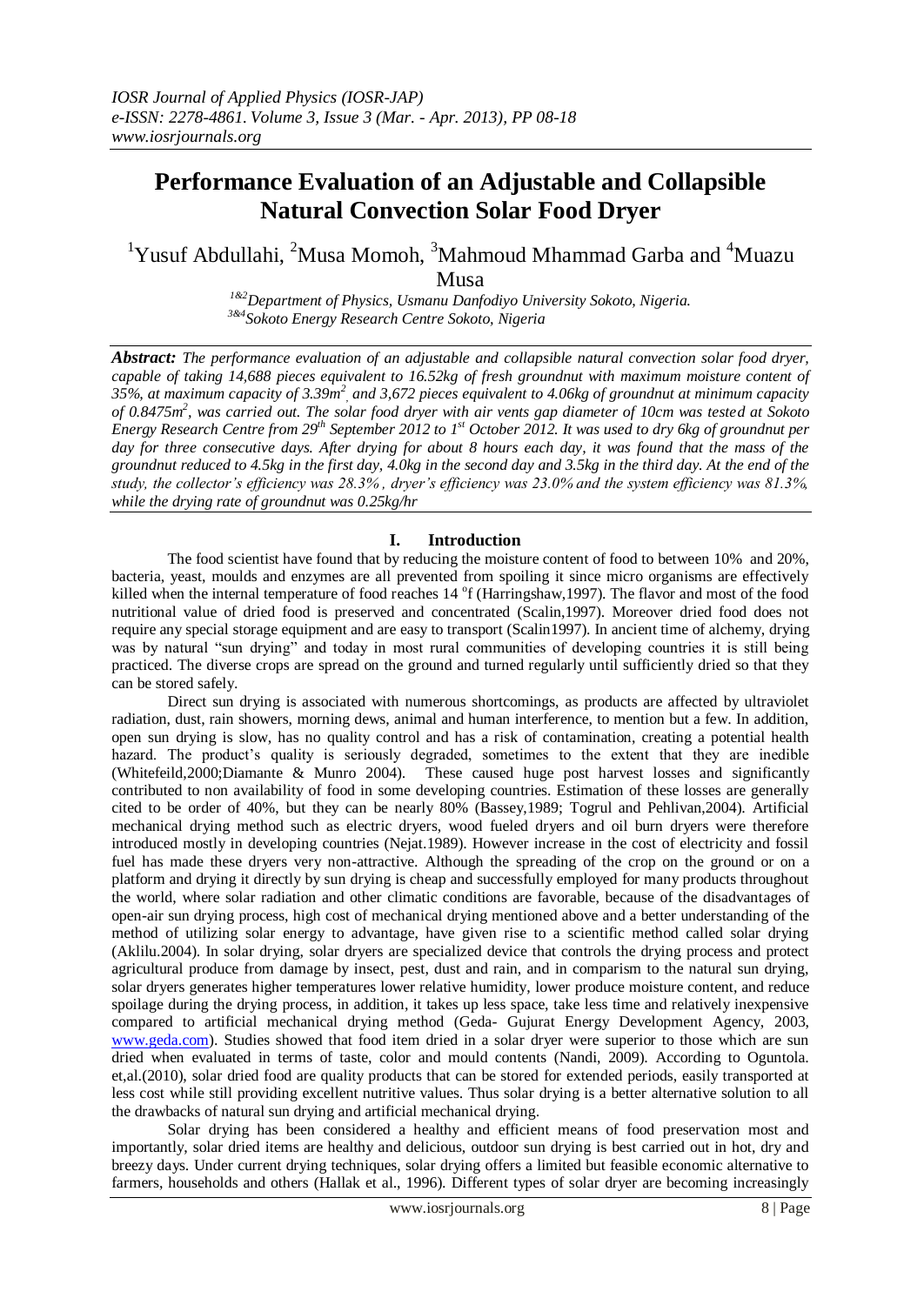popular as an alternative drying process for healthy dried food products, both for family consumption, and in food processing as an enterprise to support livelihood through selling value added products (Mahmoud,2009). According to Roger & Gregoire (2010), a minimum temperature of 30ºC is needed with a relative humidity preferably below 60 percent, and optimum temperature of  $60^{\circ}$ C for drying most food products is reported adequate for removing moisture from the food crops, so that yeasts, bacteria and moulds cannot grow. If higher temperatures are used, the crop will cook instead of drying (Mahmoud,2009)

#### **Calculations / Theory**

(i) Angle of tilt ( $\beta$ ) of solar collector

According to Sukhatme (1996), angle of tilt ( $\beta$ ) of solar collectors is

 $\beta = 10 + \text{lat }\phi$ 

(1)

Where lat  $\phi$  = latitude of the place that the drier was designed, which is Sokoto. For the purpose of this design,

 $\beta$  = lat  $\phi$ .  $\phi$  which is the latitude of Sokoto is 13.3° (Sokoto Ministry of Land and Survey Sokoto) since there was no angle of tilt. The dryer could function satisfactorily without angle of tilt.

(ii)There are three major factors affecting food drying: temperature, humidity and air flow. They are interactive. Increasing the vent area by opening vent covers will decrease the temperature and increase the air flow, without having a great effect on the relative humidity of the inlet air. In general more air flow is desired in the early stages of drying to remove free water or water around the cells and on the surface. Reducing the vent area by partially closing the vent covers will increase the temperature and decrease the relative humidity of the inlet air and the air flow (Wave Power Plant Inc. 2006). Oguntola et,al (2010 ) reported that volumetric flow rate of air  $V_a$  can be expressed as  $V_a = v(m/s) \times h(m) \times w(m)$ , Where v is the average air wind speed in ( m/s), h is the height of the air gap or vent in( m), w is the width of the collection which, implies the air gap or vent in (m). This implies that  $V_a = v(m/s) \times A(m^2)$ , A is the area of air gap or vent in(m<sup>2</sup>). For the purpose of this

design, the air inlet and outlet gaps or vents are circular in shape, therefore, the formula used to calculate the volumetric flow rate of air is average wind speed (m/s) multiply by the area of the air gaps or vents which are circular in shape. It is expressed as

$$
V_a = A \times v \times n \tag{2}
$$

Where  $V_a$  = Volumetric flow rate of air  $(m^3/s)$ 

 $A =$  Area of air gap or vent  $(m<sup>2</sup>)$  $v =$  average wind speed (m/s)  $n =$  number of air vents But  $A = \pi r^2$ ,  $r =$  radius of air or vent so that, we obtain  $V_a = \pi r^2 \times v \times n = \pi v r^2 n$ (3) (iii) Mass flow rate of air is expressed (Oguntola, 2010) as  $m_a = \rho_a V_a$ (4) Where  $m_a$  = mass flow rate of air,  $\rho_a$  = density of air (kg/m<sup>3</sup>) and  $V_a$  = volumetric flow rate of air (m<sup>3</sup>/s)

(iv) Solar insolation is given by Olaloye(2008) as

$$
I_c = H \times R \tag{6}
$$

Where  $I_c$  = solar insolation (W/m<sup>2</sup>)

 $H =$  average daily solar radiation on horizontal surface Olaloye (2008)

 $R$  = average effective ratio of solar energy on tilt surface to that on the horizontal surface= 1.0035.

For the purpose of this design,  $I_c$  = H, because the solar collector was not tilted to any surface hence

no any effective energy ratio R.

(v) Energy Balance on the Absorber.

The total heat energy gained by the collector's absorber is equal to the heat lost by heat absorber of the collector (Bukola et,al 2008)

$$
I_c A_c = Q_u + Q_{cond} + Q_{convec} + Q_R + Q_p
$$
\n<sup>(7)</sup>

 $I_c$  = rate of total radiation incident on the absorber's surface (W/m<sup>2</sup>)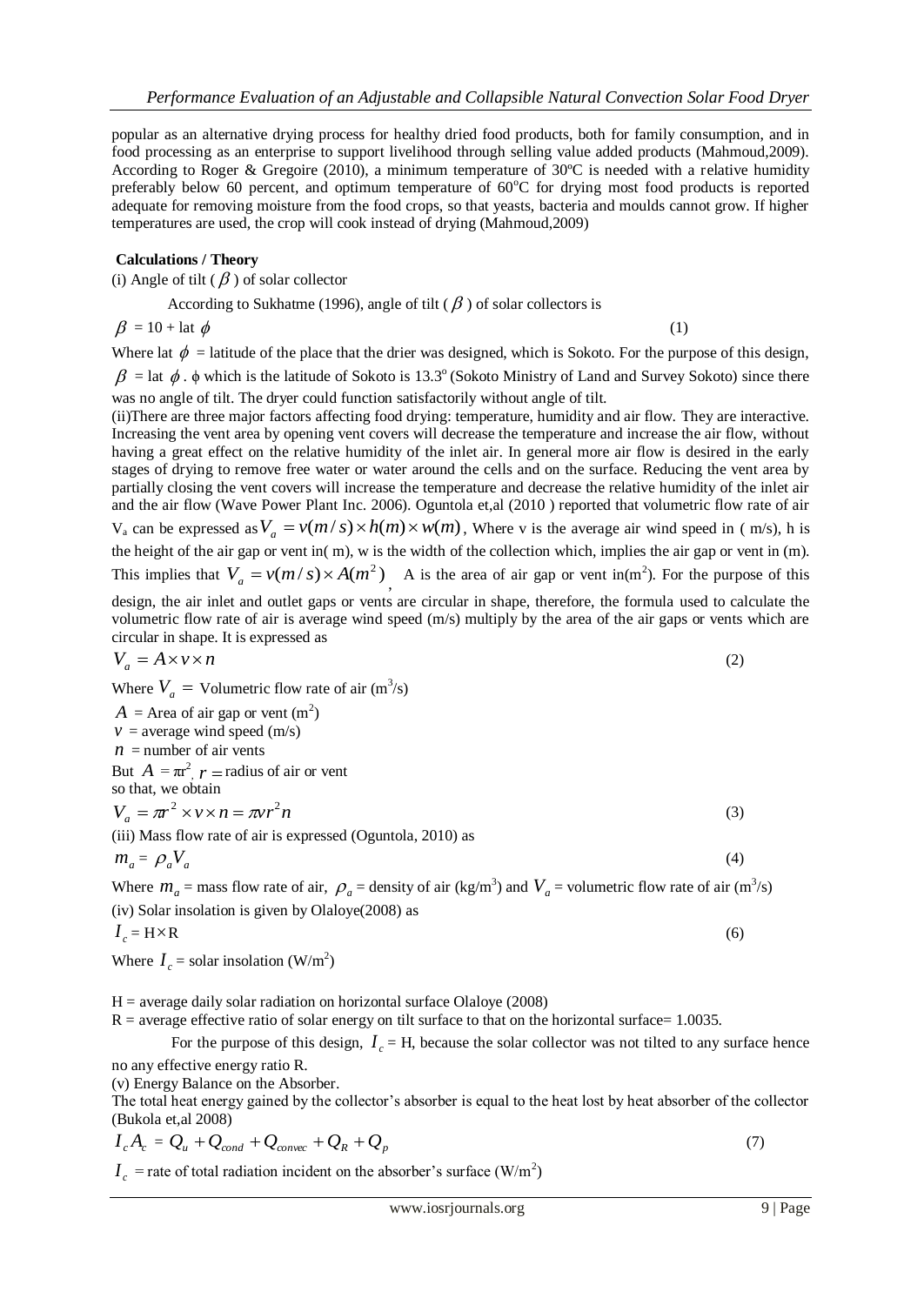| $\rho$ = reflection co- efficient of absorber.                |  |
|---------------------------------------------------------------|--|
| Substituting eqn $(8)$ , $(9)$ and $(10)$ into $(7)$ , yields |  |
|                                                               |  |

If  $\tau$  is the transmittance of the top glazing and It is the total solar radiation incident on the top surface, therefore,

 $I_c A_c = \tau I_c t A_c$  (9)

 $Q_n = \rho \, d_n t A_n$  (10)

$$
\frac{d}{d_c}tA_c = Q_u + Q_l + \rho d_c tA_c
$$
  

$$
Q_u = d_cA_c(1-\rho) - Q_l
$$

Putting  $Q_l = Q_{cond} + Q_{convec} + Q_R$ 

 $A_c$  = collector's area (m<sup>2</sup>)

 $Q_{\rm u}$  = rate of useful energy collected by the air (W)  $Q_{cond}$  = rate of conduction losses by the absorber (W)  $Q_{\text{convec}} = \text{rate of convective losses from the absorber (W)}$  $Q_R$  = rate of long wave re – radiation from absorber (W)  $Q_P$  = rate of reflection losses from the absorber (W)

where  $Q_l$  is the total heat loses( the three heat losses)

The reflected energy from absorber is given by expression

For an absorber,  $(1 - \rho) = \alpha$  and hence,

$$
Q_u = (\alpha \tau) I_c t A_c - Q_l
$$
 (11)  
Q<sub>l</sub> composed of different convection and radiation parts. It is presented in the following form (Bansel et,al.

$$
\mathcal{L}_1
$$
 composed of different convection and radiation parts. It is presented in the following form (banser of 1990)

$$
Q_l = U_l A_c (T_c - T_a) \tag{12}
$$

 $U_l$  = overall heat transfer co – efficient of the absorber (W/m<sup>2</sup>K<sup>-1</sup>)

 $T_c$  = temperature of collector's absorber (K)

 $T_a$  = ambient air temperature (K).

$$
Q_u = (\alpha \tau) I_c t A_c - U_l A_c (T_c - T_a)
$$
  
If the heated air leaving the collector is at the collector's temperature, the heat gained by the air Qg is  

$$
Q_g = m_a c_{pa} (T_c - T_a)
$$
 (14)

 $m_a$  = mass of air leaving the dryer per unit time (kg/s) ≡ mass flow rate of air ≡ *m*  $\bullet$ 

 $c_{pa}$  = specific heat capacity of air at constant pressure (jkg<sup>-1</sup>k<sup>-1</sup>)

The collector's heat removal factor,  $F_R$ , is the quantity that relates the actual useful energy gain of a collector in eqn (13) to the useful energy gained by air in eqn (14) expressed by (Bukola and Ayoola,2008) as

$$
F_{R} = \frac{m_{a}c_{pa}(T_{c} - T_{a})}{A_{c}[\tau \alpha I_{c}t - U_{l}(T_{c} - T_{a})]}
$$
(15)

Equation (14) can be re- written in terms of  $F_R$ 

$$
Q_{g} = A_{c} F_{R} [(\alpha \tau) I_{c} t - U_{1} A_{c} (T_{c} - T_{a})]
$$
\nThe thermal efficiency of the collector is defined as the ratio of heat output to the heat input or ratio of

The thermal efficiency of the collector is defined as the ratio of heat output to the heat input or ratio of energy output to energy input, which is the same as the ratio of the energy addition to the air as it passes through the collector to the energy incident on the collector.

$$
\eta_c = \frac{Qg}{I_c A_c} \tag{17}
$$

(vi) The total energy required for drying a given quantity of food item can be estimated using basic energy balance equation for the evaporation of water (Youcef et,al. 2001, and Bolaji 2005) as in equation 18, where the oil and fat evaporated from groundnut is negligible at that temperature change.

$$
m_{w}L_{v} = m_{a}c_{pa}(T_{1} - T_{2})
$$
\n(18)

(8)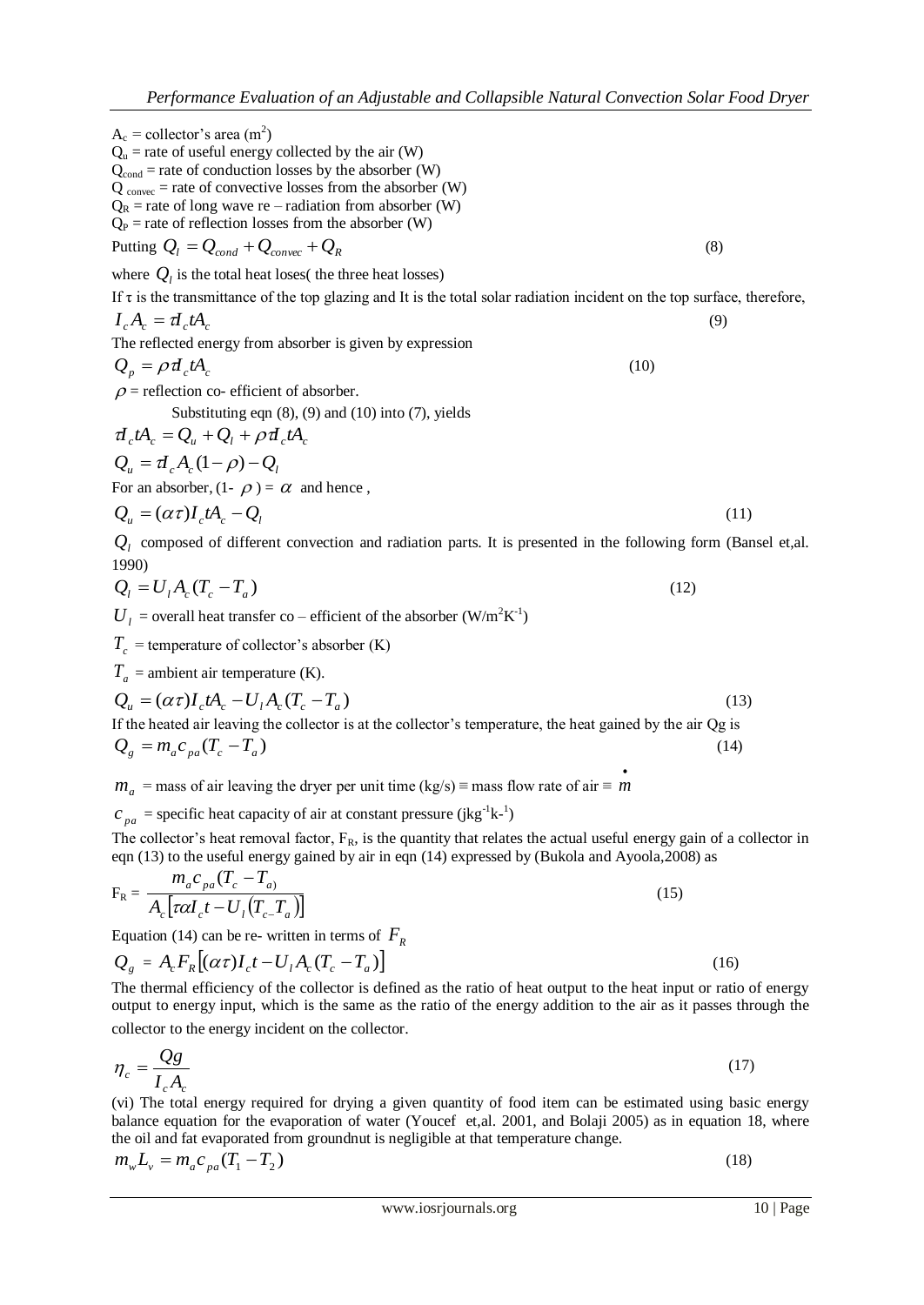$m_w$  = mass of water vapour evaporated from the food item (kg)  $L_v$  = latent heat of vaporization of water (kj/kg)  $m_a$  = mass of drying air (kg)  $T_1$  and  $T_2$  = the initial and final temperatures of drying air respectively (K)  $C_p$  = specific heat capacity of air at constant pressure (kjkg<sup>-1</sup>k<sup>-1</sup>) (vii) The dryer's efficiency (ɳd) is expressed as follows  $I_c A_c t$  $n_d = \frac{ML}{l}$  $c^{I}$ <sup> $c$ </sup>  $d = \frac{ML_v}{LA_v}$  (19)  $\eta_d$  = dryer's efficiency (%)  $M =$ Mass of moisture evaporated (kg)  $L_v =$  Latent heat of vaporization of water (kj/kg)  $I_c =$  Solar insolation (W/m<sup>2</sup>)  $A<sub>c</sub>$  = Area of solar collector (m<sup>2</sup>)  $t =$ Time of drying (hrs) (viii) The collector's efficiency (ɳc) is expressed (Ezekoye and Enibe2006) as follows  $_c$  $\mathbf{a}_c$ *a p I A*  $V_a C_p \Delta T$ *nc*  $\Delta$  $=\frac{\rho}{\rho}$  (20)  $nc = Collector's efficiency$  (%)  $Cp =$  Specific heat capacity of air  $(kj / kg k)$  $\Delta T = (T_c - T_a) =$ Temperature elevation (K)  $A_c =$  Area of solar collector  $(m^2)$  $I_c$  = solar insolation (W/m<sup>2</sup>)  $p =$ Density of air (kg/m<sup>3</sup>)  $V_a$  = Volumetric flow rate of air (m<sup>3</sup>/s) (ix) Moisture content on percentage wet basis is expressed (Senger et,al 2009) as follows 1  $1$   $\cdots$   $2$ *W*  $MC_{wb} = \frac{W_1 - W_2}{W}$  $=\frac{W_1-W_2}{W_1}$  (21)  $MC (w_b) = Moisture content on percentage wet bases.$  $W_1$  = Weight of sample before drying in kg.  $W_2$  = Weight of sample after drying in kg. (x) Moisture content on percentage dry bases is expressed (Senger et,al 2009) as 2  $1 - \nu_{2}$ *W*  $MC_{db} = \frac{W_1 - W}{W}$  $=\frac{W_1-W_2}{W_1-W_2}$  (22) (xi) Drying rate is expressed (Ceankoplis, 1993) as  $R_c = \frac{M_d (Q_1 - Q_2)}{q}$ *d*  $=\frac{M_d (Q_1 - Q_2)}{Q_1 Q_2}$  (23)

 $A<sub>s</sub>t$ *s* Where  $R_c$  = drying rate (kg/mol), M<sub>d</sub> = total weight of dried sample, A<sub>s</sub> = surface area of dried solid (m<sup>2</sup>), t = drying time (hrs),  $Q_1$  = initial moisture content (% wb) and  $Q_2$  = final moisture content (% wb)

*c*

(xi) Relative humidity is the mass of moisture present in air to the mass of moisture the air is capable of holding at that temperature.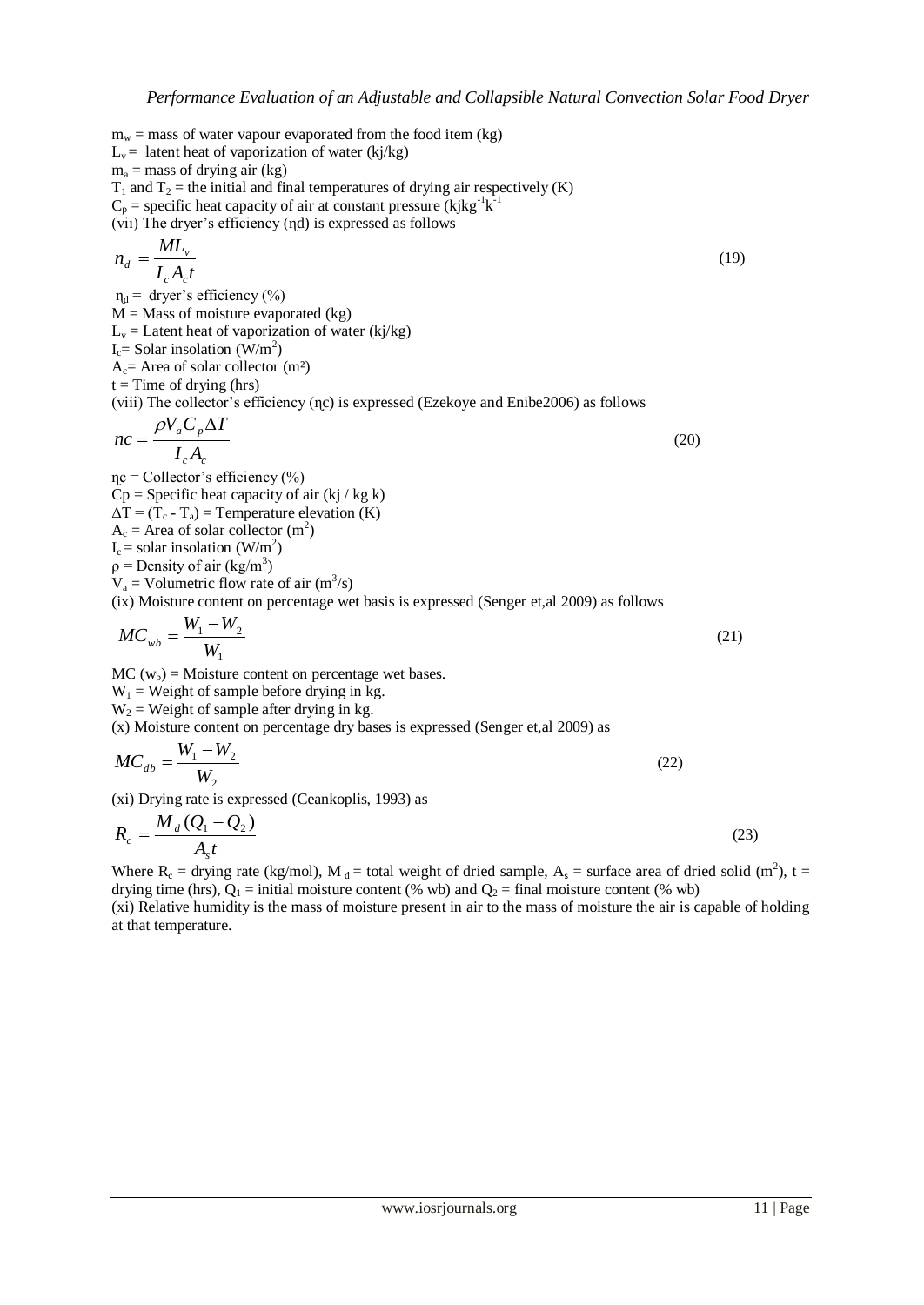

The Pictorial view of Solar Food Dryer.

### **Performance Test**

The solar food dryer was tested at Sokoto Energy Research Centre, Sokoto – Nigeria, from  $29<sup>th</sup>$ September 2012 to 1<sup>st</sup> October 2012. It was used to dry 6kg of fresh groundnut each day. Before the test was conducted with material to be dried, the dryer was checked with no load. The sensor E.R.A. type  $-$  K digital thermometer was slotted into the dryer and placed about 1cm above the solar collector to measure the collector's temperature  $(T_c)$ . The mecury- in- bulb thermometer was vertically slotted into the dryer through an opening created in the glass cover frame with the bulb of the thermometer kept about 20cm above the solar collector to measure the drying chamber's temperature  $(T_d)$ . The Mextech digital multi-thermometer was kept in an open space close to the dryer to measure the ambient temperature  $(T_a)$ . The sensor of Meteon Irradiance Meter was place on an open space to receive and measure solar insolation  $(I_c)$ . The A.M – 4812 digital Anemometer was placed in the outlet air vent to measure wind speed (v). The dry and wet bulb thermometer (Hygrometer) was placed in an open space close to the dryer to measure dry air temperature  $(T_h)$  and wet air temperature  $(T_w)$  the relative humidity (RH). The glass covers were replaced on the dryer and ready for test. The inlet and outlet air vents were closed until the drying chamber's temperature above  $45^{\circ}$ C was achieved which is required for drying of food. 6kg of clean fresh groundnut was weighed and uniformly loaded into the drying chamber, and air vents were open again. The next step was to check to ensure that pynarometer, mextech multi- thermometer, E.R.A. type- K digital thermometer, A.M- 4812 digital anemometer and other measurement instruments were working properly. After a short while, the measurements and recording of variables started from 08.25hrs to 16.25hrs at interval of 30 minutes, each day, from 29<sup>th</sup> September 2012 to 1<sup>st</sup> October 2012. The mass of groundnut after drying was noted and recorded daily. As the solar drying of groundnut was taking place, 3kg of the same fresh groundnut was also spread on the open sun for open- sun drying along side solar drying on the third day to get the rough idea of moisture that will be evaporated from the fresh groundnut after open sun drying for the same period of time as in solar drying during the test. The mass of the groundnut after open-sun drying was also noted and recorded.

## **II. Result And Discussion**

Table1. The averages of the data collected from  $29<sup>th</sup>$  September 2012, to 1<sup>st</sup> October 2012 29/9/2012 30/9/2012 1/10/2012  $T_a (^0C)$  $\overline{O}$  33.39 32.50 33.14  $T_c$  ( $^{\circ}$ C)  $^{\circ}$ C) 70.39 67.29 61.47  $I_c$  (W/m<sup>2</sup>) ) 808.36 772.35 645.65 v (m/s) 0.51 0.51 0.55  $T_h$  ( $^{\circ}$ C)  $^{0}$ C) 41.50 41.85 40.44  $T_w (^0C)$  $^{\circ}$ C) 28.63 28.71 29.18  $T_d$ <sup>(°</sup>C)  $\degree$ C) 56.50 56.77 50.00  $m_1$  (kg)  $6.0$  6.0 6.0  $m_2$  (kg)  $4.5$   $4.0$   $3.5$  $M (kg)$  1.5 2.0 2.5  $m_a(kg)$   $-$  3.0

**Comparism of data collected during the test.**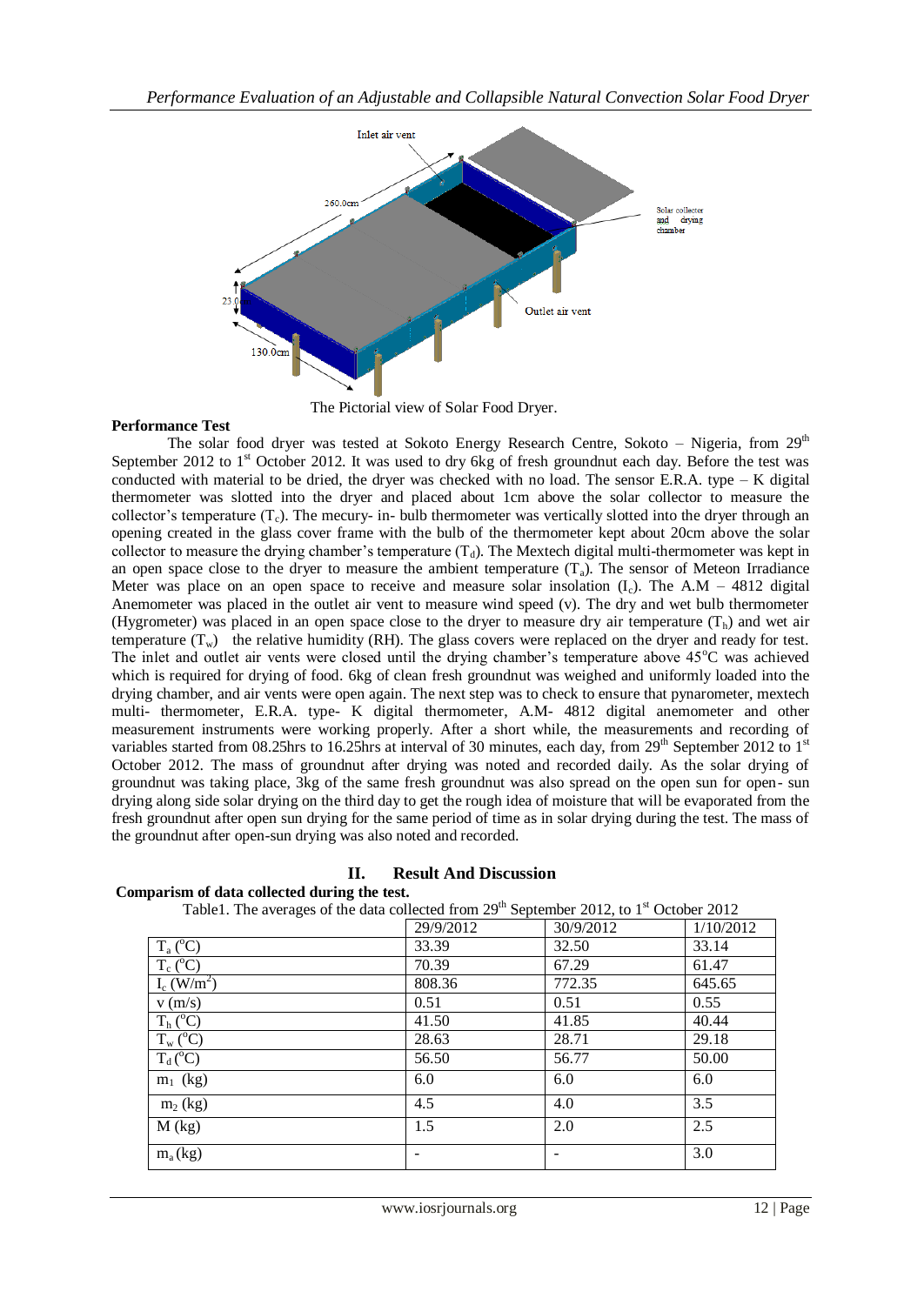| $m_b$ (kg) | $\overline{\phantom{0}}$ | $\overline{\phantom{a}}$ | $\sim$ $\epsilon$<br>ل ک |
|------------|--------------------------|--------------------------|--------------------------|
| $M_c (kg)$ | $\overline{\phantom{0}}$ | $\overline{\phantom{a}}$ | 0.5                      |
| $R.H(\%)$  | 16.6                     | 13.14                    | 11.26                    |

 $m_1$  = mass of groundnut before solar drying

 $m<sub>2</sub>$  = mass of groundnut after solar drying

 $M =$  mass of moisture evaporated from solar dried groundnut

 $m<sub>a</sub>$  = mass of groundnut before open-sun drying

 $m_b$  = mass of groundnut after open sun drying

 $M_c$  = mass of moisture evaporated from open – sun dried groundnut

The averages of the data collected from  $29<sup>th</sup>$  September 2012, to 1<sup>st</sup> October 2012 are shown in Table 1. the highest ambient temperature of  $33.39^{\circ}$ C was recorded on the first day of the study, which was  $29^{th}$  of September 2012, and the reason was because solar insolation was highest about 808.36  $W/m<sup>2</sup>$  on that day. The solar collector's temperature was also highest about 70.39°C on the first day of the test, but the mass of moisture evaporated from the groundnut was least about 1.5kg on the first day, the reason was because the relative humidity was highest about 16.6% on the first day, which means that the atmospheric air was not well dried enough to take away moisture from groundnut, when compared to the relative humidity of the second and the third day, as seen in table one.

On the second day which was  $30<sup>th</sup>$  of September 2012, the relative humidity was about 13.14%, which was lower than that of the first day, and it was one of the reasons why the mass of moisture evaporated from groundnut during solar drying was about 2.0kg which was relatively higher than that of the first day, this was because the atmospheric air was more drier to take away moisture from the groundnut relatively faster than the first day. Still on the second day, the highest temperature of drying chamber about 56.77°C and highest dry air temperature about 41.85°C were recorded, with least ambient temperature of 32.50°C as seen in Table 1.

On the third day, which was  $1<sup>st</sup>$  of October 2012, the mass of moisture evaporated from the groundnut was highest about 2.5kg, one of the reasons was because the relative humidity was lowest about 11.26% as seen in Table 1, it means that the atmospheric air was more drier than the first and second day. Another reason why higher mass of moisture was evaporated from the groundnut on the third day was highest wind speed of about 0.55m/s which translates to higher volumetric and mass flow rates of air, even though the lowest solar insolation of about 587.71 W/m<sup>2</sup>, lowest temperature of drying chamber about 50.00°C, lowest solar collector's temperature of about  $61.47^{\circ}$ C and lowest dry air temperature about  $40.44^{\circ}$ C were recorded.

#### **Statistical Analysis and reliability of test data for efficiency analyses in the study**

The statistical analysis of the data on table 1 was carried out using the following equations;

| (i) $\bar{x} = \frac{1}{n} \sum_{i=1}^{n} x_i$ | (25) |
|------------------------------------------------|------|
| $\overline{\phantom{a}}$                       |      |

Where  $x$  is the mean value of test data n is the number of observations

$$
x_i = x_1 + x_2 + \dots + x_n
$$
  
(ii) 
$$
\sigma^2 = \frac{1}{n} \sum_{i=1}^n (x_i - \overline{x})^2
$$
 (26)

Where  $\sigma^2$  is the variance

(iii) 
$$
\sigma = \sqrt{\sigma^2}
$$
 (27)

Where  $\sigma$  is the standard deviation

(iv) 
$$
S.E. = \frac{\sigma}{\sqrt{n}}
$$
 (28)

Where S.E. is the standard error of the mean

(v) The upper and lower limits of Confidence interval (C.I) at 95% and 0.05 level of significance were calculated using;

$$
\overline{x} \pm Z_{\alpha}(S.E)
$$
  

$$
\alpha = 0.05
$$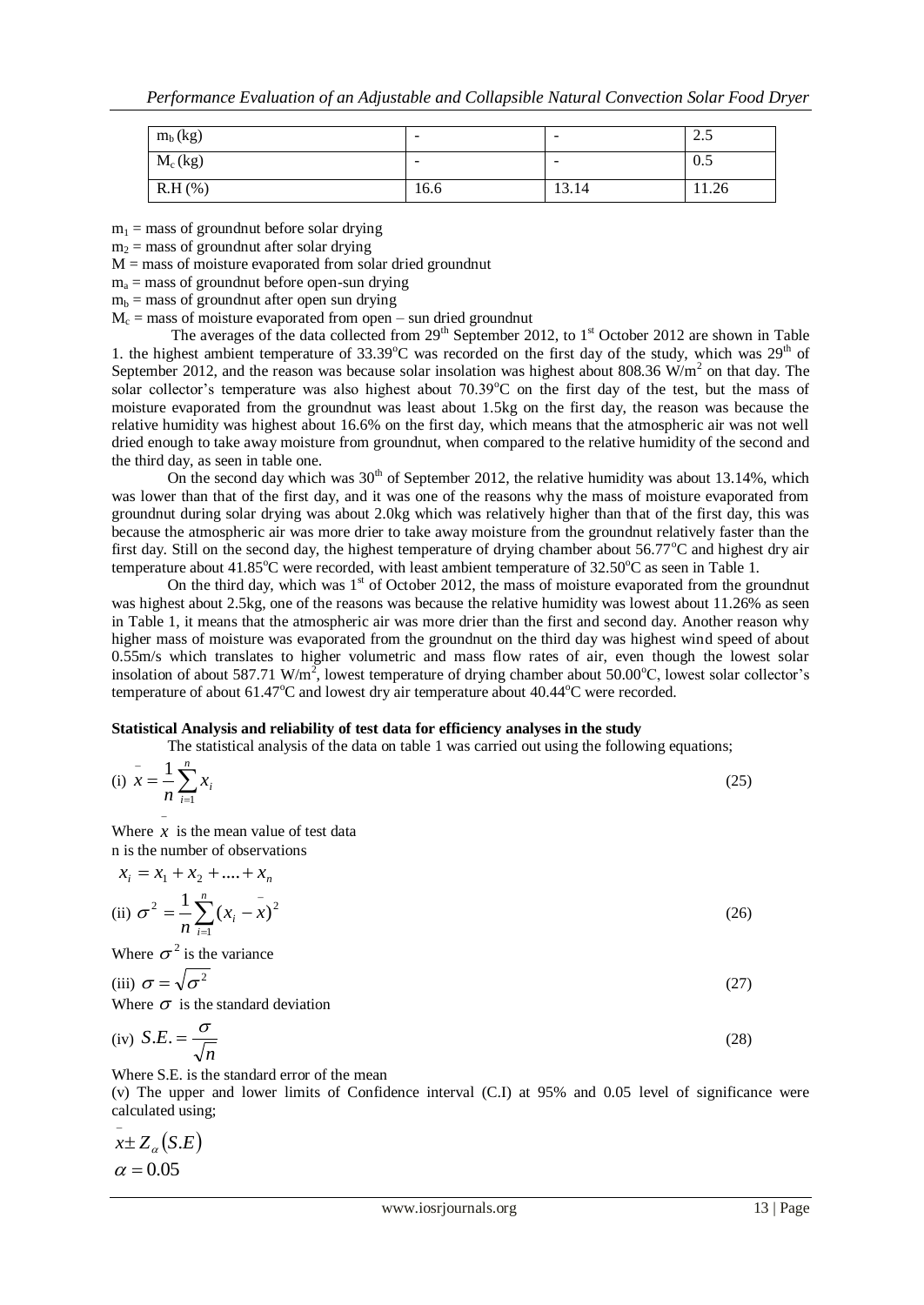This implies that

$$
\bar{x}+1.96 \times \frac{\sigma}{\sqrt{n}}; \bar{x}-1.96 \times \frac{\sigma}{\sqrt{n}}
$$
  
Where  $Z_{0.05}=1.96$ 

and  $\frac{\sigma}{\sqrt{ }}$  = S.E.

*n*

The result of the statistical analysis are shown in Table 2, below

|                       | $\chi$ | $\sigma^2$   | $\sigma$ | S.E.   |                      | Confidence interval  |  |
|-----------------------|--------|--------------|----------|--------|----------------------|----------------------|--|
|                       | 33.01  | 0.211        | 0.459    | 0.265  | upper limit<br>35.53 | lower limit<br>32.49 |  |
| $T_a(^{\circ}C)$      |        |              |          |        |                      |                      |  |
| $T_c(^{\circ}C)$      | 66.38  | 20.508       | 4.529    | 2.165  | 71.51                | 61.25                |  |
| $T_d$ <sup>o</sup> C) | 54.42  | 14.693       | 3.833    | 2.213  | 58.76                | 50.08                |  |
| $T_h(^{\circ}C)$      | 41.26  | 0.539        | 0.734    | 0.424  | 42.09                | 40.42                |  |
| $T_w({}^{\circ}C)$    | 28.00  | 5.509        | 2.347    | 1.355  | 30.66                | 25.34                |  |
| $I_c(W/m^2)$          | 722.8  | 14012.5      | 118.3    | 68.344 | 856.76               | 587.61               |  |
| v(m/s)                | 0.52   | 0.00053<br>3 | 0.0231   | 0.013  | 0.55                 | 0.49                 |  |
| $RH(\% )$             | 13.67  | 7.337        | 2.709    | 1.564  | 16.74                | 10.61                |  |

Table 2. Result of statistical analysis of test data.

As seen in table 2, the range of the test data in Table 1 falls within the upper and lower limits of 95% confidence interval and 0.05 level of significance as shown in table 2, which implies that the test data should be accepted because it is reliable.

## **Volumetric flow rate of air in the study**

The volumetric flow rate of air was calculated using equation (2) below

 $V_a = \pi r^2 \times v \times n = \pi v r^2 n$  $V_a = 3.142 \times (0.05)^2 \times 0.52 \times 4 = 0.0163384 \text{m}^3/\text{s}$ 

The solar collector's efficiency  $(n_c)$  in the study

The solar collector's efficiency was calculated using equation (20) as follows

$$
\eta_C = \frac{\rho V_a C_p \Delta T}{I_c A_c} = \frac{1.225 \times 0.0163384 \times 1.000 \times 34.73}{0.722 \times 3.390} = \frac{0.695}{2.448} = 0.283 \times 100 = 28.3\%
$$
  
\n[ $\Delta T = T_c - T_a = (339.8 - 306.1) \text{ K} = 34.73 \text{ K}$ ]  
\nFrom table 4.1  
\n $M = \frac{1.5 + 2.0 + 2.5}{3} = \frac{6.0}{3} = 2.0 kg$ 

## The solar dryer's efficiency  $(n_d)$  in the study

The solar dryer's efficiency was calculated using equation (19) as follows

$$
\eta_d = \frac{ML}{I_c A_c t} = \frac{2.0 \times 2.260}{0.722 \times 3.390 \times 8.00} = \frac{4.52}{19.581} = 0.230 \times 100 = 23.0\%
$$

**Comparism of efficiencies in the study**

(29)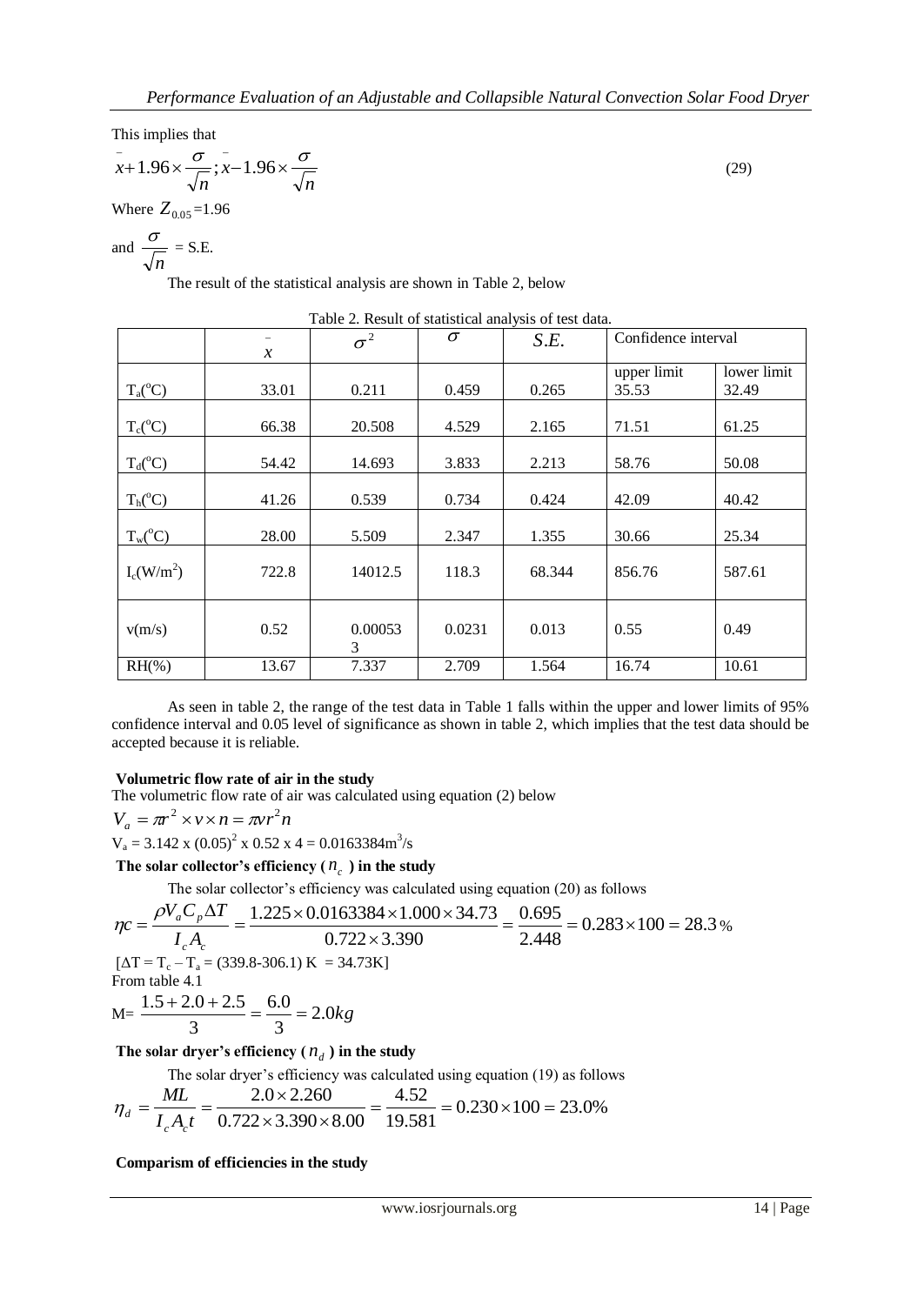As it is clearly seen, the solar collector's efficiency obtained in the study was 28.3%, which is greater than 10% obtained by Ezekoye and Enebe, (2006). Also looking at the solar dryer's efficiency obtained in the study was 23.0% which is greater than 11% obtained by Senger, (2009) and 22% obtained by Ezekoye and Enebe, (2006). The solar collector's efficiency was greater than the dryer's efficiency, as it has always been in most cases. Dividing the dryer's efficiency with collector's efficiency, we obtain the system efficiency  $(\eta_s)$ (Aklilu,2004). The system efficiency in the study was 81.3%

## **Drying rate of groundnut in the study.**

From Table 1, we can conclude that 2.0kg of moisture was evaporated from 6.0kg of fresh groundnut in a drying period of 8 hours during solar drying. This implies that considering the mass of moisture evaporated and time of evaporation, the drying rate of fresh groundnut under solar drying was 0.25kg/hr, which means that 0.25kg of moisture is evaporated from the fresh groundnut in one hour. Also for the one day open sun drying, 0.5kg of moisture was evaporated from 3.0kg of fresh groundnut which means that drying rate of fresh groundnut under open sun drying was 0.0625kg/hr. Solar drying was four times faster that open sun drying.



**Effect of temperatures and solar insolation on drying rate in the study**

Figure 1. The graph of solar insolation  $(I_c)$ , ambient temperature  $(T_a)$ , solar collector's temperature  $(T_c)$  and temperature of drying chamber  $(T_d)$  with local time (t)

From figure 1 above, the temperature of the drying chamber rose from above  $30^{\circ}$ C in the morning hours and reached above  $50^{\circ}$ C from 10.55hrs to 15.25hrs, and was maintain for over four hours till 15.25hrs. This implies that is capable of retaining moderate heat in the drying chamber for reasonable period of time which enhanced it ability to remove moisture from the groundnut and dry the fresh groundnut relatively faster. Also in figure 1, looking at the ambient temperature curve and solar collector's temperature curve, we could observe that there is a reasonable difference between the two temperatures. For example, the maximum ambient temperature was above 35°C at 12.55hrs and 13.55hrs while the maximum solar collector's temperature was 80 $^{\circ}$ C at 12.55hrs and 13.55hrs. This temperature difference of about 45 $^{\circ}$ C, that gives the temperature elevation in the dryer, is significant enough to make the dryer generate enough heat that will easily remove substantial part of moisture in the fresh groundnut thereby drying it faster. Likewise, in the same figure, solar insolation above 600W/m<sup>2</sup> was maintained in most hours of the days, especially from 9.25hrs to 13.55hrs. The highest was above 1000W/m<sup>2</sup> with the least less than  $100W/m^2$  at 16.24hrs, the lowest solar insolation at 16.25hrs was due to cloud cover. Generally the solar insolation in most hours of the day was adequate to generate reasonable ambient temperature, solar collector's temperature and drying chamber's temperature which consequently facilitated and fasten the rate at which moisture was removed from the groundnut

#### **Variation solar collector's efficiency and solar insolation with time**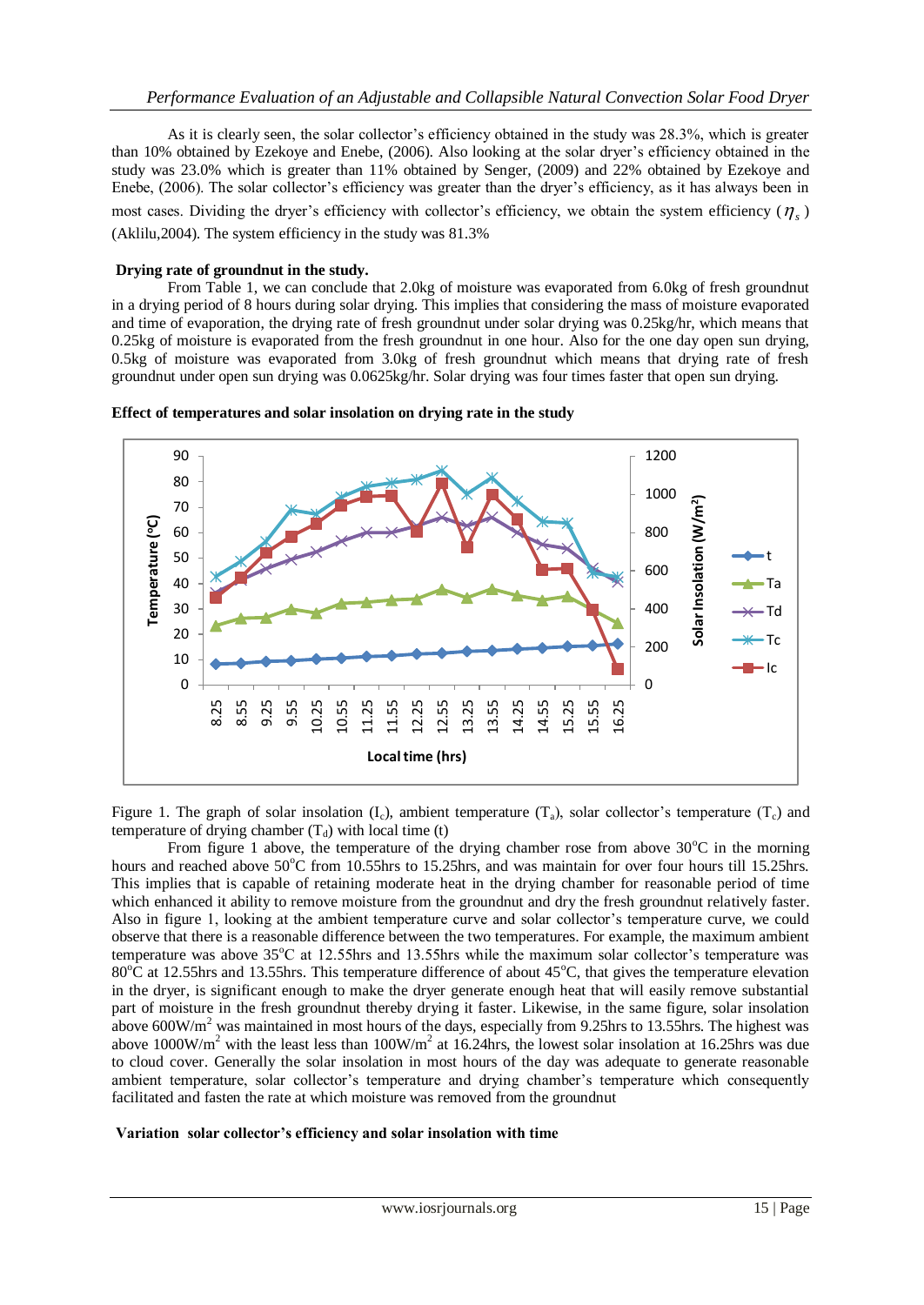

Figure 2. The graph of solar insolation  $(I_c)$  and solar collector's efficiency (nc) with time (t)

As seen in figure 2, the solar collector's efficiency was less than 30% for about five out of eight hours of the days during the test which confirms the average solar collector's efficiency of 28.3% calculated, Also as shown in fig. 2, solar collector's efficiency was slightly above 30% for about two hours of the days of the study and was between 40% to slightly above 70% in only one hour of the days.

While the solar collector's efficiency was slightly above 70% at 10.25 hours, the solar insolation reached the highest value, slightly above  $1000W/m^2$  at 12.55hrs, but solar insolation above 600W/m<sup>2</sup> was maintained in most hours of the days during the test, especially from 9.25hrs to 13.55hrs.



**Effect of relative humidity and solar insolation on drying rate in the study**

Figure 3. The graph of relative humidity (RH) and solar insolation (Ic) with local time (t)

From figure 3, the relative humidity was generally low with the least about 6% in the morning hours at 8.25hrs and the highest less than 16% around the mid- day. Lower relative humidity of less than 16% with a moderate solar insolation of slightly above  $600W/m<sup>2</sup>$  implies that the air circulating in the drying chamber was fairly hot and dry to take away reasonable amount of moisture from the fresh groundnut to the atmosphere which will lead to faster drying rate of the groundnut.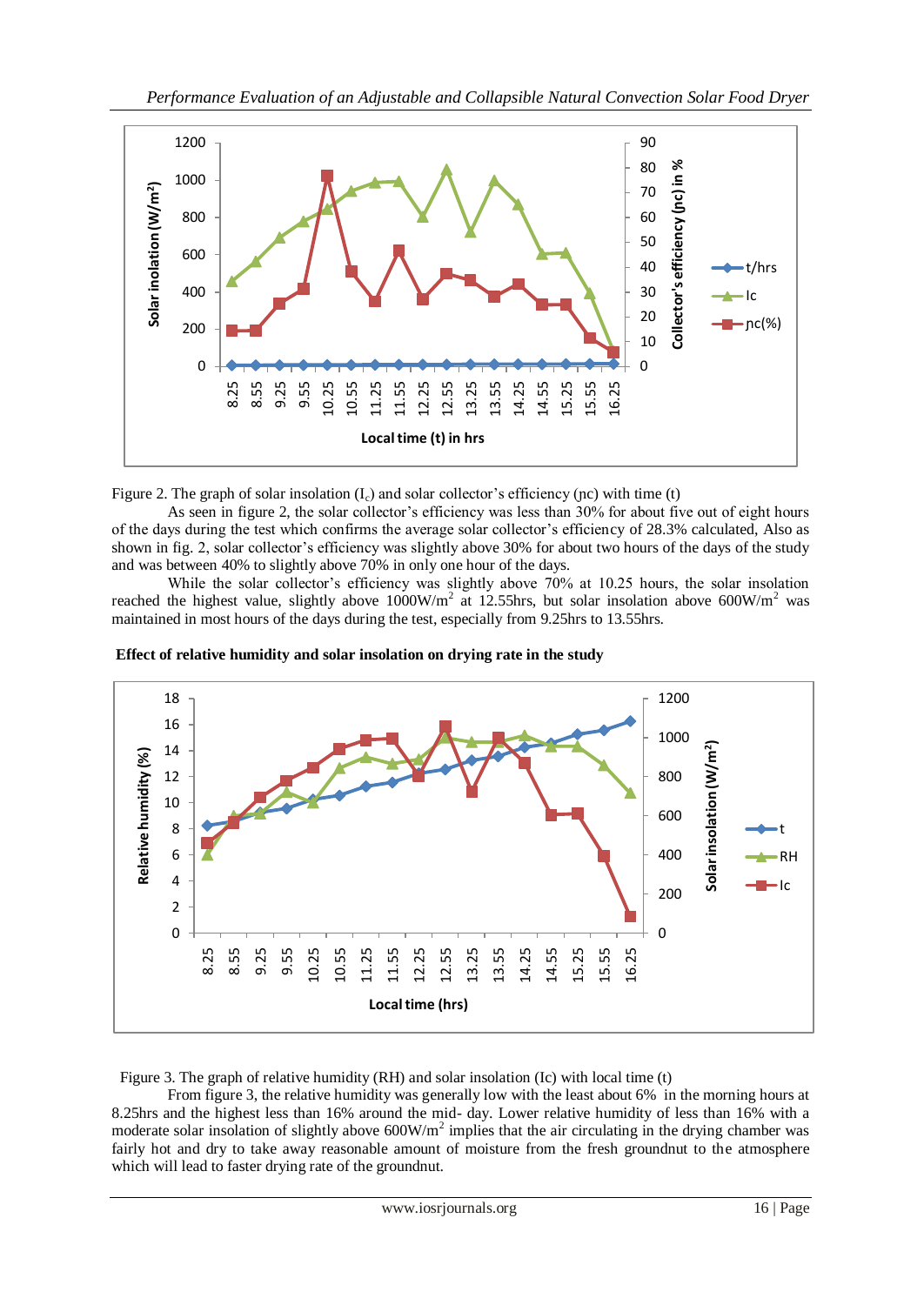

**Effect of volumetric flow rate and wind speed on drying rate of groundnut in the study**



As seen in figure 4, the highest wind speed recorded was slightly above 1.0 m/s at 10.25hrs, which also lead to the highest volumetric flow rate of air almost  $0.04 \text{ m}^3/\text{s}$  at the same time in the study. But in most hours of the days in the study, the volumetric flow rate of air was between  $0.015 \text{m}^3/\text{s}$  and  $0.020 \text{m}^3/\text{s}$ , while the wind speed was below 1.0m/s in most hours of the days of the study. This clearly shows that there is a direct proportion between wind speed and volumetric flow rate of air in the natural convection solar dryer designed and constructed in the study

#### **III. Conclusion**

The performance evaluation of an adjustable and collapsible box type natural convection solar food dryer was successfully carried out. The dryer has a solar collector's efficiency of 28.3%, dryer's efficiency of 23.0% and system efficiency of 81.3%, with a drying rate of 0.25kg/hr, which was four times greater than the drying rate of open sun that was 0.0625kg/h in the study.

#### **Refrences**

- [1]. Aklilu, T. (2004): "Experimental Analysis for Performance Evaluation of Solar Food dryer". Research Thesis. Department of Mechanical Engineering. School of Graduate Studies, Addis Ababa University.
- [2]. Bukola, O. B ; Ayoola, P. O. (2008): Performance Evaluation of a Mixed- Mode Solar Dryer. *A.U.J.T.* 11(4): 225- 231
- [3]. Bolaji, B. O (2005): Development and Performance Evaluation of a Box Type Absorber Solar Air Collector for Crop Drying. *Journal of food technology* **3** (4): 595 – 600.
- [4]. Bassy, M.W (1989) :Development and Use of Solar Drying Technologies. *Nigerian Journal of Solar Energy*. **89**:133- 64
- [5]. Ceankoplis, C. J (1993) : Transport Process and Unit Operations. 3rd Edition Prentice Hall, Englewood: 508-512
- [6]. Diamante, L.M ; Munro, P.A, (2004), Mathematical Modelling of Thin Layer Solar Drying of Sweet Potatos, *Solar Energy,*(**51**) 176 - 271
- [7]. Ezekoye, B.A ; Enebe, O.M (2006): "Development and Performance Evaluation of Modified Integrated Passive Solar Grain Dryer". *Pacific Journal of Science and Technology*. **7**(2) : 185- 190.
- [8]. Geda- Gujurat Energy Development Agency, 2003[, www.geda.com](http://www.geda.com/)
- [9]. Hallak, H; Hilal. J ; Rahhal, .R (1996): The Staircase Solar Dryer and Characteristics. *Renewable Energy*. **7** (2) : 177- 183.
- [10]. Harringshaw, D. (1997): All About Food Drying, The Ohio State University Extension Facts Sheet hyg 5347- 97, [www.ag.ohio-state.edu/](http://www.ag.ohio-state.edu/)
- [11]. Mahmoud, M.G. (2009): Thermal Energy Materials and System Optimization for Solar Drying and Cooking Applications. P.hD Thesis. Department of Built Environment, Faculty of Engineering, University of Nottingham, United kingdom. 2009 [12]. Nejat, T. V, (1989): Alternative Energy Sources viii, *Hemisphere Publishing Company,* 1
- [13]. Nandi, P (2009): Solar Thermal Energy Utilization in Food Processing Industry in India, *Percific Journal of Science and Technology* 10 (**1**) :123- 131
- [14]. Olaloye, D. O (2008) : The Design and Construction of Solar Incubator, 2008 Project Report, Submitted to Department of Mechanical Engineering, University of Agriculture, Aboekuta.
- [15]. Oguntola, J. A ; Collins, N. N ; Olayinka, A. (2010): "Design and Construction of a Domestic Passive Solar Food Dryer". *Leonardo Journal of Sciences.* **16**
- [16]. Roger, G ; Gregoire, P. E (2010) : Understanding Solar Food Dryers. *VITA Technical Paper.* **15** (11) 1-27
- [17]. Senger, S.H; Khandetod Y.P; Mohod, A.G (2009) : "Low Cost Solar Dryer for Fish". *African Journal of Environmental Science and Technology.* **3**(9) 265-271.